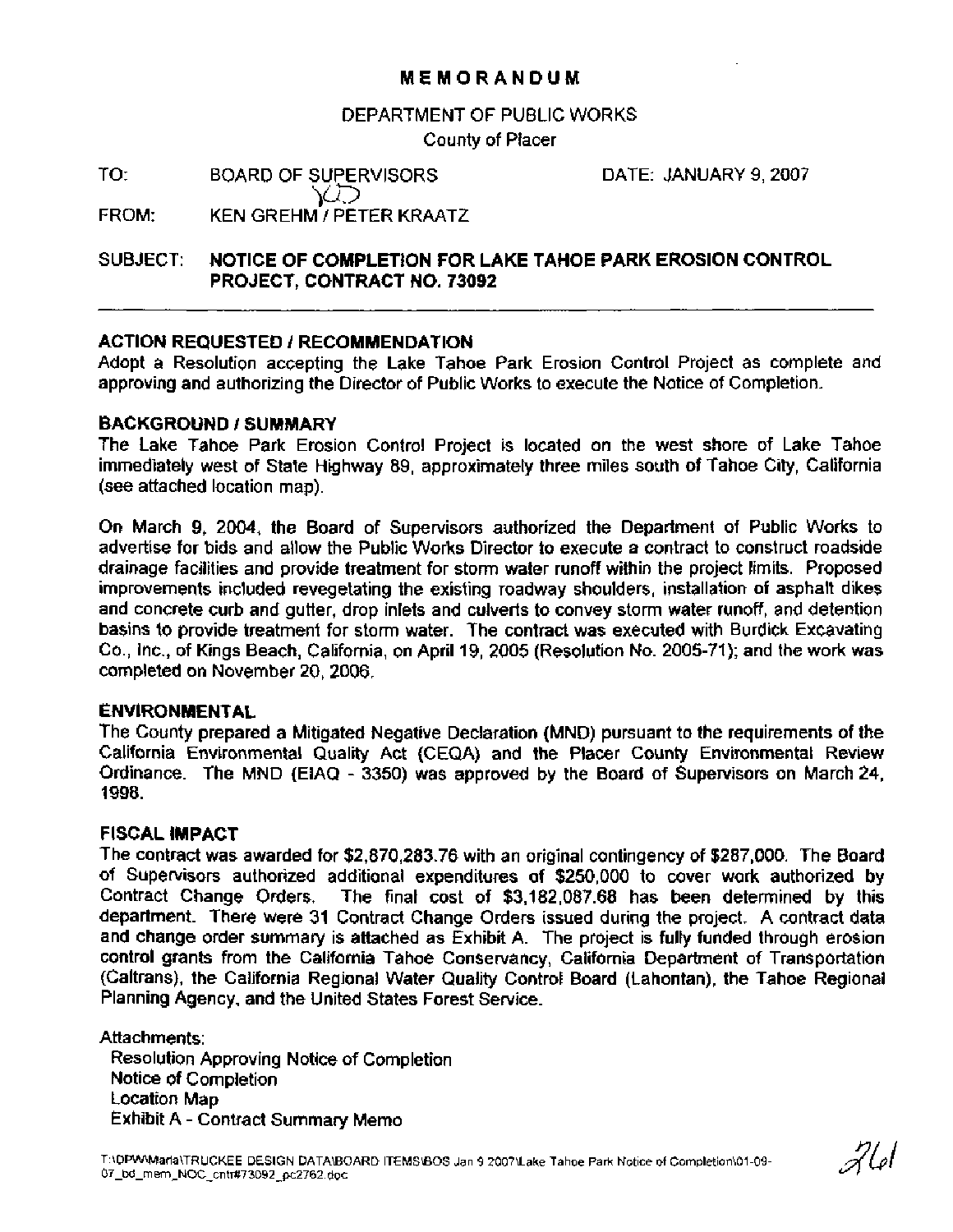# Before the Board of Supervisors County of Placer, State of California

| In the matter of: A RESOLUTION APPROVING | Resol. No:_________________ |
|------------------------------------------|-----------------------------|
| AND AUTHORIZING THE DIRECTOR OF          |                             |
| PUBLIC WORKS TO EXECUTE THE NOTICE       | Ord. No:                    |
| OF COMPLETION FOR THE LAKE TAHOE         |                             |
| PARK EROSION CONTROL PROJECT.            |                             |
| CONTRACT NO. 73092                       |                             |

The following RESOLUTION was duly passed by the Board of Supervisors

of the County of Placer at a regular meeting held **with the County of Placer at a regular meeting held** 

by the following vote on roll call:

Ayes:

Noes:

Absent:

Signed and approved by me after its passage.

Chairman, Board Of Supervisors

Attest: Clerk of said Board

BE IT HEREBY RESOLVED by the Board of Supervisors of the County of Placer, State of California, that this Board accepts the contract as complete and authorizes the Director of Public Works to execute the Notice of Completion for the Lake Tahoe Park Erosion Control Project, Contract No. 73092.

212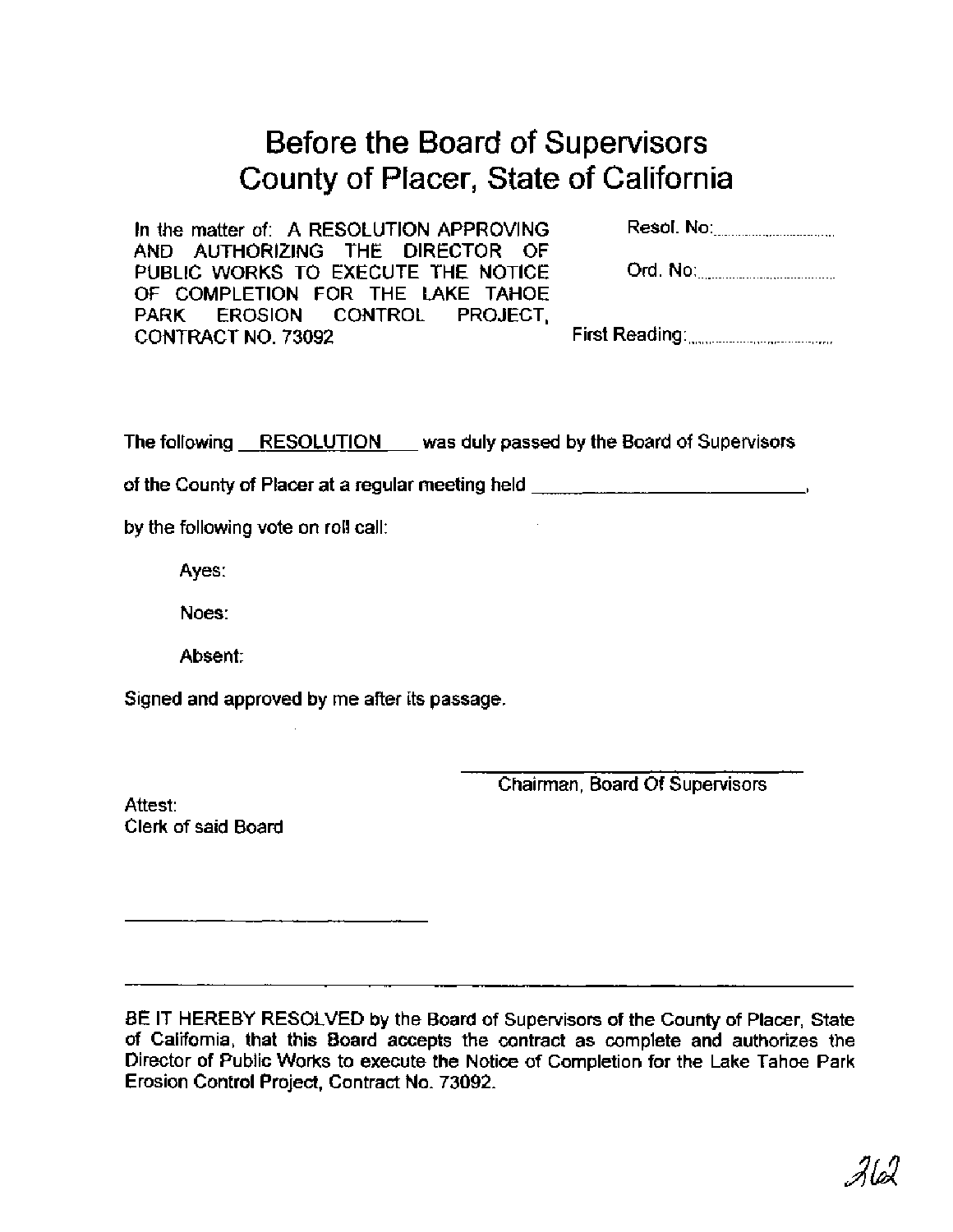Name: Lake Tahoe Park Erosion Control Project Contract No. 73092

Recording requested by: Greg Keaveney When recorded return to: Greg Keaveney Placer County Department of Public Works

**Space Above for Recorder** 

# NOTICE OF COMPLETION

### COUNTY OF PLACER DEPARTMENT OF PUBLIC WORKS **11444** B Avenue Auburn, CA 95603

NOTICE IS HEREBY GIVEN, pursuant to California Civil Code Section 3093, that the following Contractor, to wit: Burdick Excavating Co., Inc., performed and completed, for the County of Placer, State of California, the following contract, structure or work of improvement, to wit: LAKE TAHOE PARK EROSION CONTROL PROJECT, Contract No. 73092.

The property is owned by the County of Placer by easement.

Said work was accepted on November 20,2006.

Executed this \_\_\_\_\_\_\_\_\_\_\_day of \_\_\_\_\_\_\_\_\_\_\_\_\_\_\_\_, 2007, at Auburn, California. I declare under penalty of perjury that the foregoing is true and correct.

> KEN GREHM, Director Department of Public Works Placer County

STATE OF CALIFORNIA **)ss**  COUNTY OF PLACER )

On \_\_\_\_\_\_\_\_\_\_\_\_\_\_\_before me JOHN P. WEBER, Notary Public, personally appeared KEN GREHM, personally known to me to be the person whose name is subscribed to the within instrument and acknowledged to me that he executed the same in his authorized capacity, and that by his signature on the instrument the person or the entity upon behalf of which the person acted, executed the instrument.

WITNESS my hand and official seal.

John P. Weber

263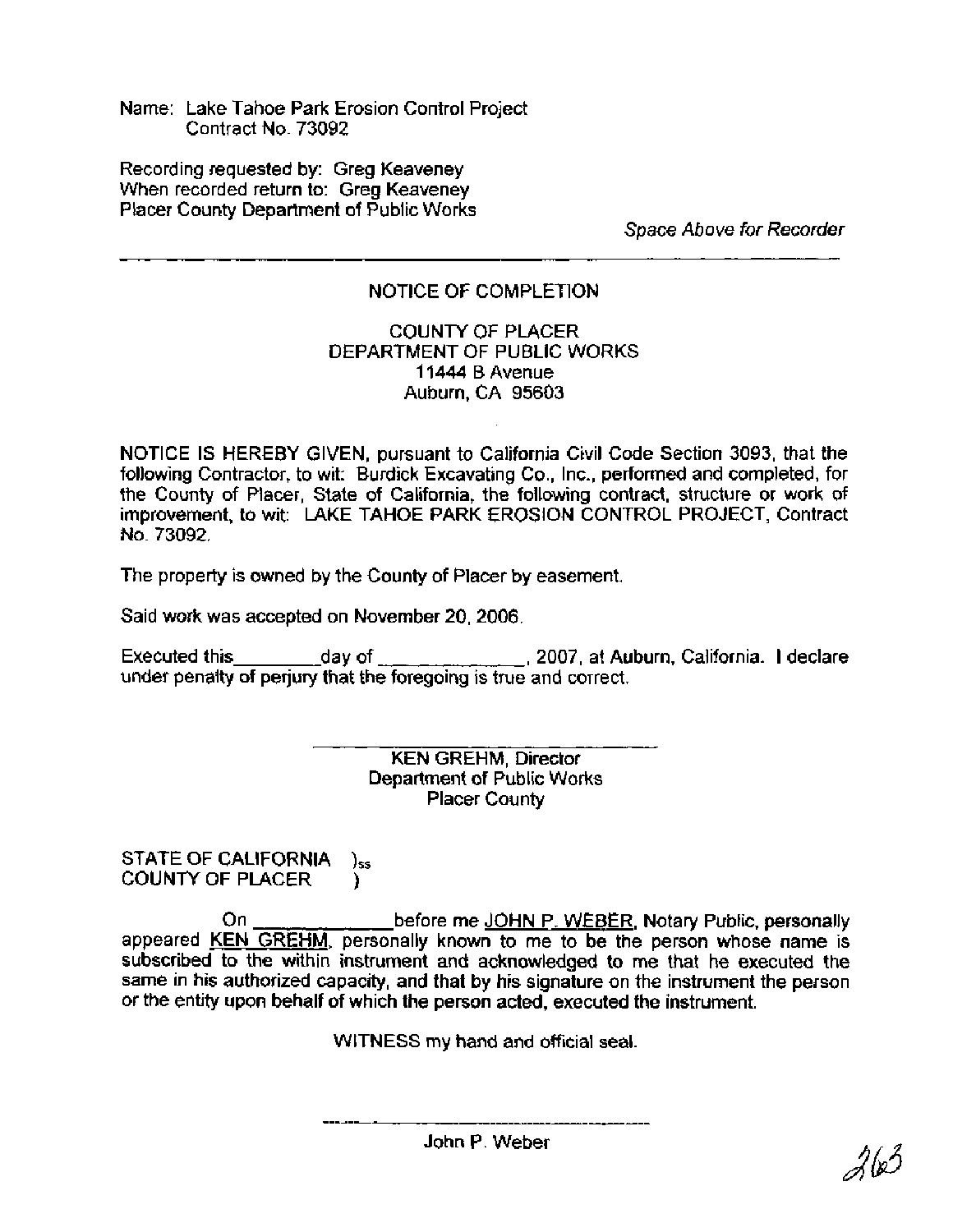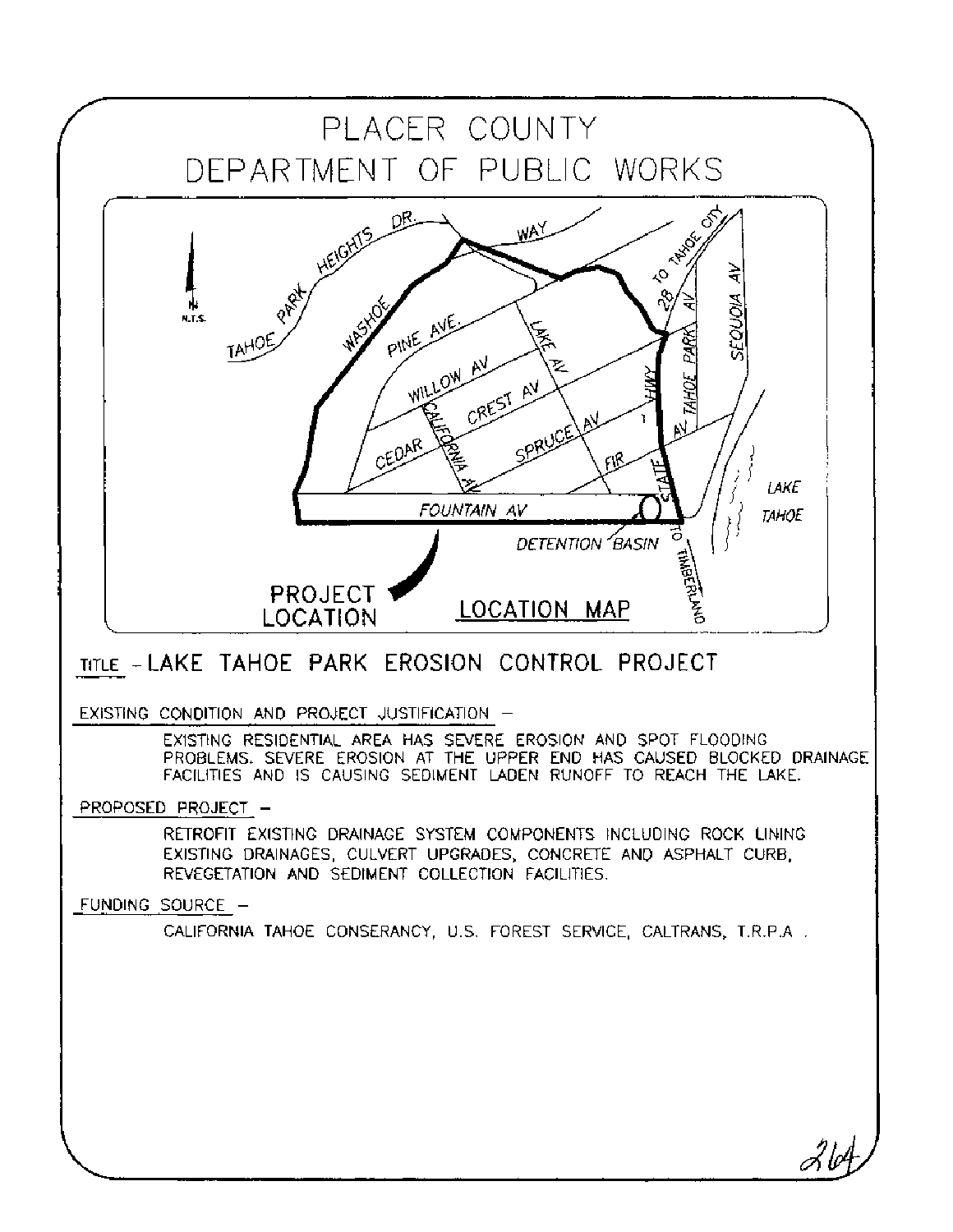# Exhibit **A**

# **MEMORANDUM**

# DEPARTMENT OF PUBLIC WORKS County of Placer

- DATE: January 9,2007
- TO: Ken Grehm **Director**
- FROM: Greg Keaveney Assistant Engineer Tahoe Design Division

SUBJECT: CONTRACT SUMMARY -- LAKE TAHOE PARK EROSION CONTROL PROJECT, CONSTRUCTION CONTRACT NO. 73092

| Contractor:<br>Work Completed:                                   | Burdick Excavating Co., Inc.<br>November 20, 2006             |    |                                |
|------------------------------------------------------------------|---------------------------------------------------------------|----|--------------------------------|
| <b>Preliminary Estimate</b><br><b>Contract Award</b><br>1.<br>2. | <b>Estimated Final Contract Cost:</b>                         |    | \$2,219,219.00<br>2,870,283.76 |
|                                                                  | --Completed Contract Items<br>--Contract Change Orders (CCOs) |    | 2,876,383.84<br>305,703.84     |
| Total                                                            |                                                               | £. | 3,182.087.68                   |
|                                                                  | Percent of increase (final contract versus contract award)    |    | 11 Percent                     |

# CONTRACT CHANGE ORDER SUMMARY

| $\overline{\text{cc}}$ o |                                                         | Net CCO         |
|--------------------------|---------------------------------------------------------|-----------------|
| No.                      | Description                                             | Cost            |
|                          | CRIP - Change round RCP to HDPE                         | 18,372.64<br>\$ |
| $\overline{2}$           | CRIP - Allow ultra block in lieu of headwalls specified | 6,359.50        |
| 3                        | Sewer conflict at Fir and Lake resolution               |                 |
| Δ                        | Adjustment in contract time (no cost)                   |                 |
|                          | Delay and extra work caused due to TCPUD sewer main not |                 |
| 5                        | located properly                                        | 7,015.92        |
| 6                        | Three inch waterline north of Pine Avenue               | 4,000.00        |
|                          | Two water line relocations and SWG unknown line         | 2,791.83        |
| я                        | Delete sewer line relocations and CCO No. 3             |                 |

 $\mathcal{F}^{\text{max}}_{\text{max}}$  and  $\mathcal{F}^{\text{max}}_{\text{max}}$